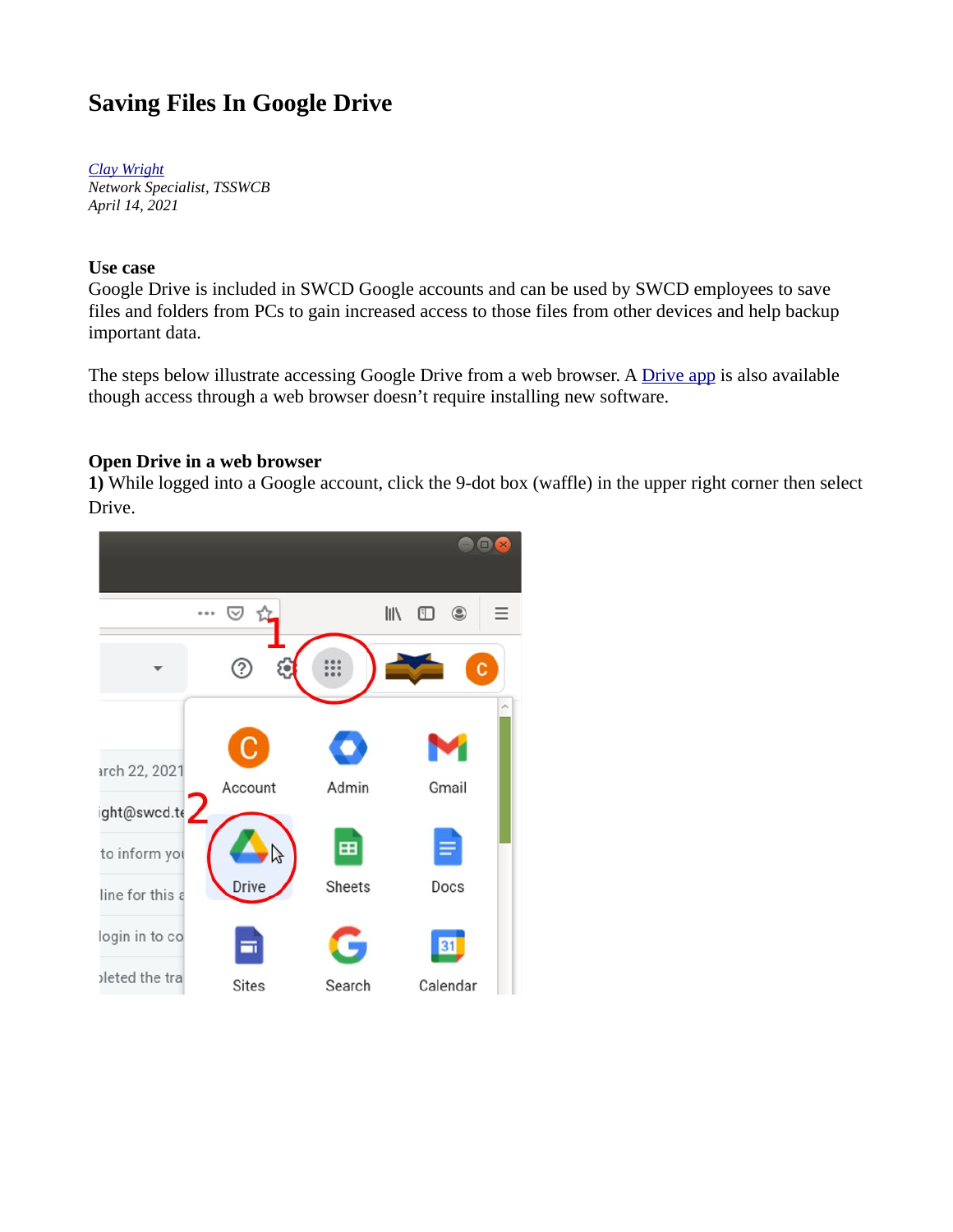## **Upload a folder from a PC**

**1)** In the upper left corner of Drive, click New.



**2)** In the submenu, select to upload either a file or folder. In this example we select a folder.

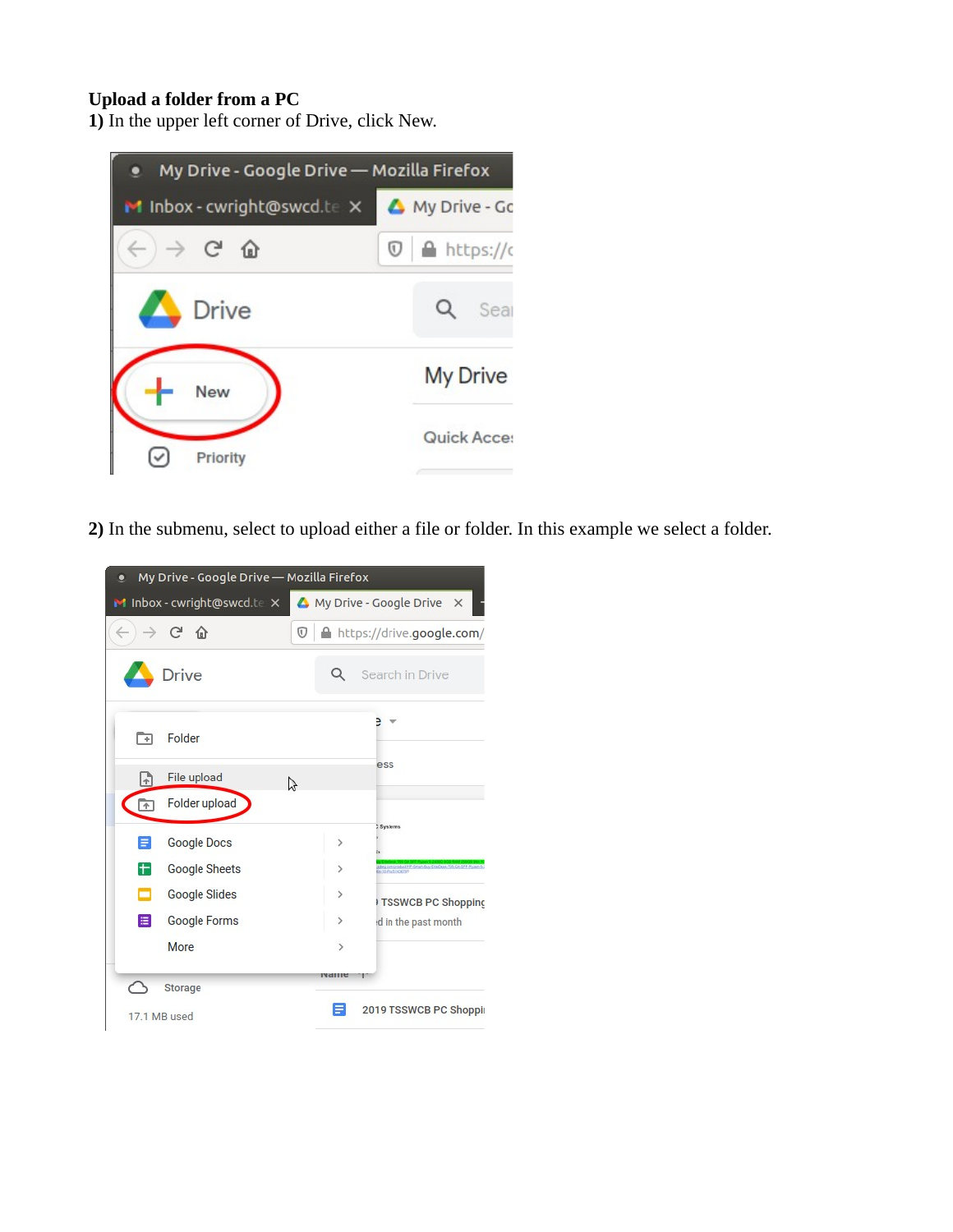**3)** A window will open on the PC allowing you to navigate to and select the folder you want to upload. Click the folder to upload. After it is highlighted select Upload.

(Note, your PC may look different from the screenshot below.)

| Select Folder to Upload<br>۰ |                          |               |         |                 |      | $\times$    |
|------------------------------|--------------------------|---------------|---------|-----------------|------|-------------|
| $\mathbb{H}$<br>Recent       | ◀                        | <b>*</b> clay | Desktop | SWCD Test       | Þ    | r,          |
| Home                         | Name                     |               |         | ▲               | Size | Modified    |
| Desktop<br>F                 |                          | Test folder   |         |                 |      | 22 Mar      |
| Documents                    |                          |               |         |                 |      |             |
| Downloads<br>專               |                          |               |         |                 |      |             |
| Music                        |                          |               |         |                 |      |             |
| Pictures<br>碷                |                          |               |         |                 |      |             |
| Videos<br>Ħ                  |                          |               |         |                 |      |             |
| NC Project                   |                          |               |         |                 |      |             |
| sysadmin                     | $\overline{\phantom{a}}$ |               |         |                 |      |             |
|                              |                          |               |         |                 |      | All Files v |
|                              |                          |               |         | <b>O</b> Cancel |      | Upload      |

# **4)** If prompted, allow the upload.

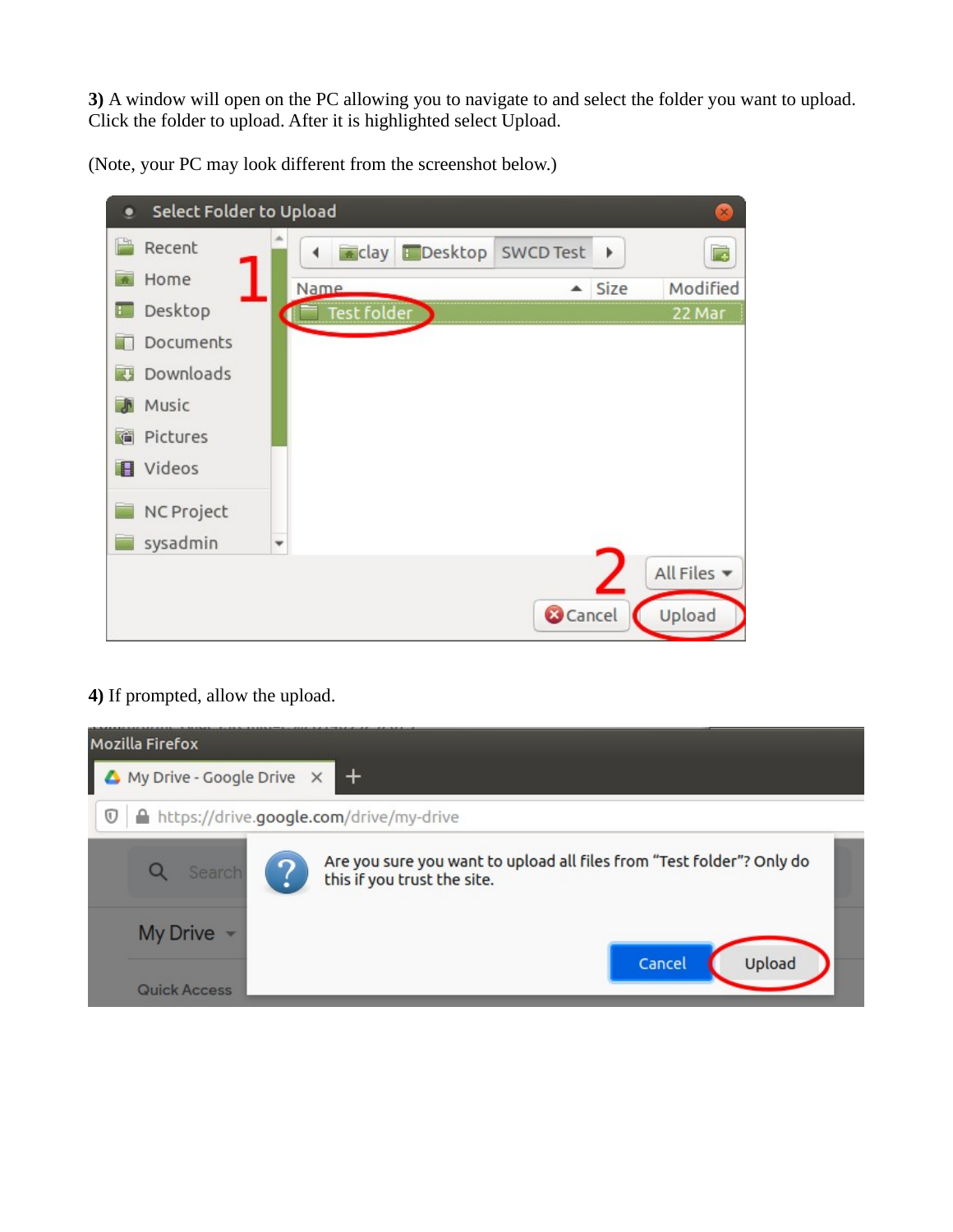**5)** A dialog box in the lower right corner of the web browser will show upload progress and display a green and white check symbol when the upload is complete. Three files were inside the Test folder.

| Name 个 |                                                       | Owner | Last modified               |  |  |
|--------|-------------------------------------------------------|-------|-----------------------------|--|--|
|        | <b>Test folder</b>                                    | me    | 4:53 PM me                  |  |  |
| Ε      | 2019 TSSWCB PC Shopping                               | me    | 1 upload complete           |  |  |
| lt.    | AggregateUsageReport-20180426-0859                    | me    | Test folder 3 of 3          |  |  |
|        | - -<br>$1.11 \pm 0.00$<br>$\sim$ $\sim$ $\sim$ $\sim$ |       | $-1$<br>$A$ $A$ $B$ $A$ $B$ |  |  |

### **Re-uploading a folder with changed files**

**1)** To re-upload a folder with changed files, repeat the previous steps and choose how the updated files should be handled.

In most cases, updating existing files is a good choice.

Please note that in cases where a file name has changed, the old file will be kept with the old name and the file with the new name will be added alongside it.



### **Accessing files in Drive**

An SWCD employee can use multiple PCs to access the files saved in Drive using the steps in this how-to. Files in Drive can be downloaded, edited and re-uploaded to create a centralized file storage.